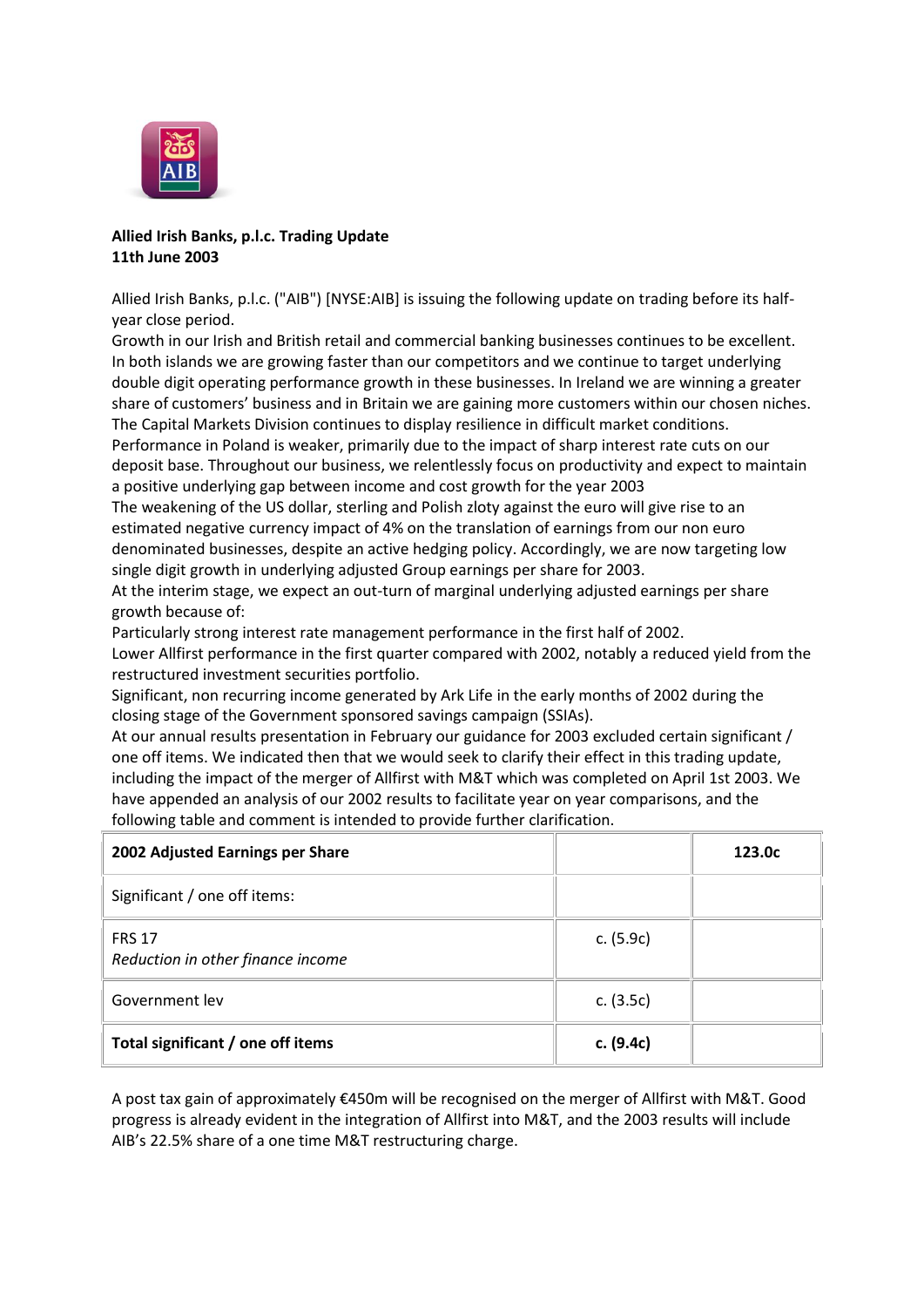### **Republic of Ireland Division**

Good economic management is essential to ensure Ireland remains well positioned to benefit from a potential upswing in the global economy, which we expect to gather momentum over the coming months. This year we anticipate GDP growth of around 2% in Ireland.

Customer demand for our retail and commercial banking products and services is very strong. Our primary focus on doing more business with our existing customers is being tangibly reflected in increasing revenues and market shares. This is particularly evident in our loan book which is on target to grow by around 15% this year. Home mortgages continue to be the fastest growing product category and we are extending our rate of growth relative to the market without dilution of our credit criteria. Similarly, in our other loan portfolios, volumes are ahead of expectations and there is a good pipeline of new business. Deposits are increasing in line with expectations.

The repositioning of Ark Life in the bancassurance market, referred to at our 2002 results presentation, is progressing well. Performance in the first half will be lower due to the closing of the SSIAs in 2002, however we expect the second half will be better, reflecting the repositioning of the business.

#### **Great Britain and Northern Ireland Division**

The deepening and extending of this high quality franchise is being reflected in strong loan and deposit volumes, both of which are recording good double digit annual increases. Our drive to be recognised as the bank of choice in chosen market segments in Great Britain is being rewarded by buoyant demand from new and existing customers. Our differentiated approach to customer relationship building and our growing presence in mid market sectors is being supported and underpinned by significant investment in people and new locations. A similar approach to the Republic of Ireland business model is being implemented in Northern Ireland where we continue to gain market share in key product categories.

#### **Capital Markets Division**

Operating performance from our corporate banking business continues to be strong. We are seeing good loan growth in our international businesses, notably in Great Britain and New York. Conversely, loan demand from our domestic corporate banking customers remains subdued. Good fee income is being generated, notably from our highly successful CDOs.

Our treasury performance is in line with expectations. The significant benefit of being positioned for falling interest rates in 2002 will not be repeated as positions run off. Our current utilisation of market risk limits is low. Investment banking and asset management revenues are also being affected by the overall low levels of activity and market conditions generally.

Allied Irish America, now part of Capital Markets division, continues to perform well.

### **Poland Division**

The building of our Polish franchise is largely complete, enabling us maintain good cost discipline and positioning us to deliver medium term profit growth. The current low level of economic activity however is militating against significant loan growth. We are maintaining our resolve not to compromise asset quality, which is improving, and accordingly loan volumes this year will increase by a single digit percentage. The very steep fall in interest rates from 19% in 2001 to 5.5% recently, which we welcome as a prerequisite for future growth in the economy, is having a significant adverse effect on interest income from deposits, in what is still a heavily deposit led bank. **USA**

While still at an early stage following the merger, our interaction with our colleagues in M&T is very positive and we are confident as to the growth and synergies this partnership will deliver. We continue to expect that the combination of earnings generated by Allfirst in the first quarter of this year, our 22.5% share of M&T's net income for the subsequent quarters and the impact of the recently completed buyback of 35.9m shares will give a marginally accretive overall result in 2003 relative to the contribution of Allfirst to 2002 group earnings.